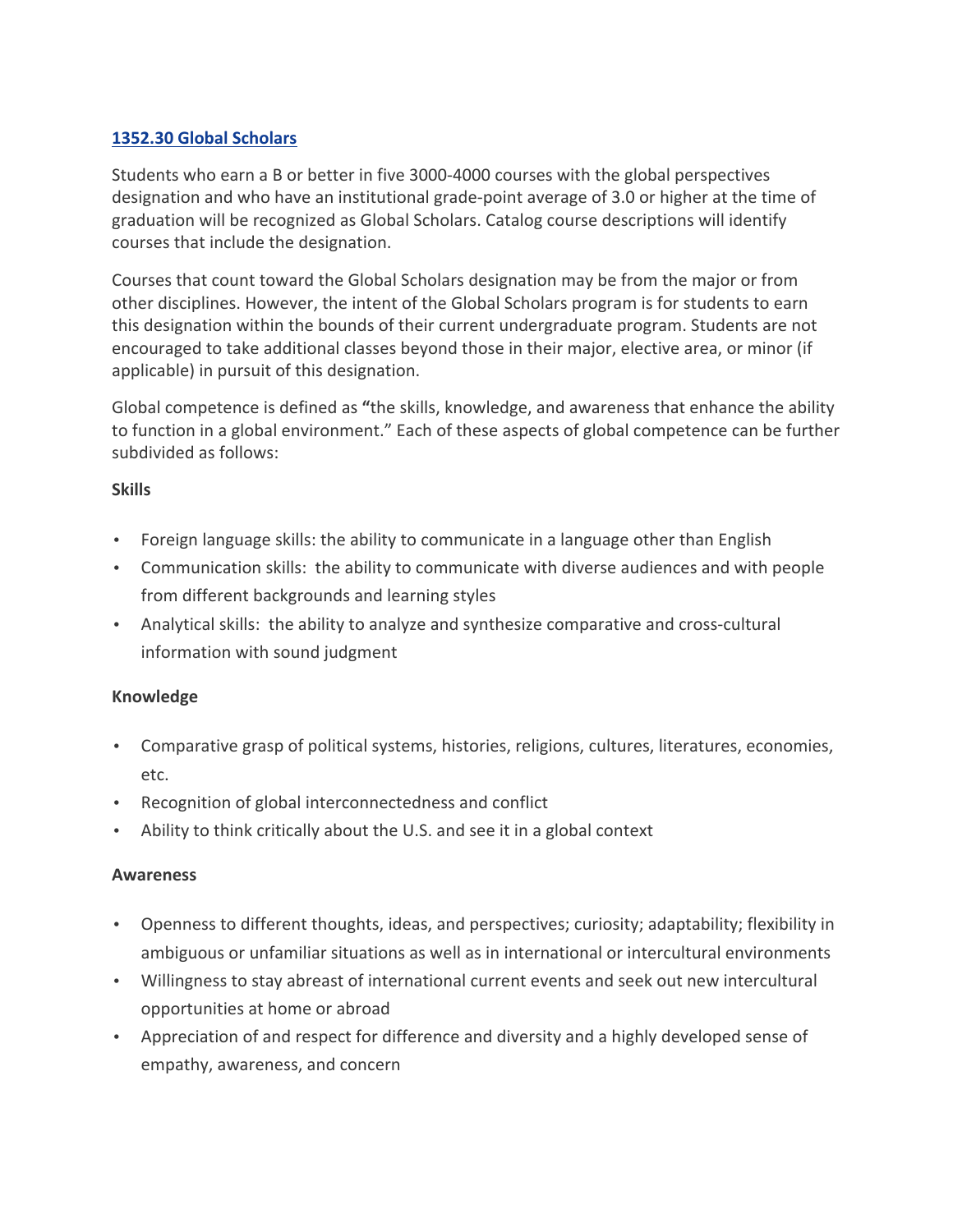Students earning the Global Scholars designation will receive an official notice from Georgia State University. Recipients are encouraged to include the honor on resumes, curricula vitae, professional portfolios, and other methods of documenting academic accomplishments. For additional information about the Global Scholars designation, please contact your college office of academic assistance or the University Advisement Center.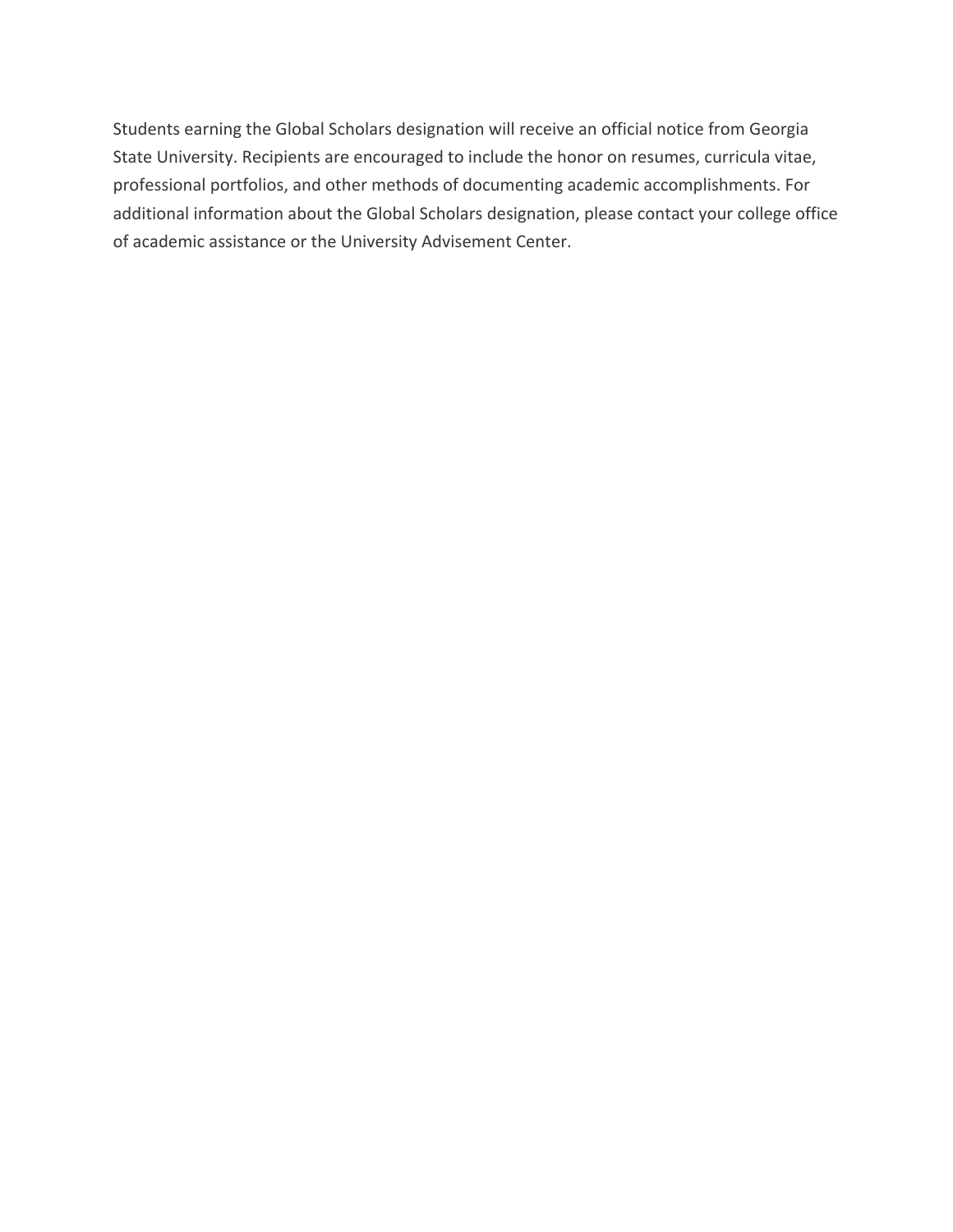### **1352.40 City Scholars**

Students who earn a B or better in five 3000-4000 courses with the cities perspectives designation and who have an institutional grade-point average of 3.0 or higher at the time of graduation will be recognized as City Scholars. Catalog course descriptions will identify courses that include the designation.

Courses that count toward the City Scholars designation may be from the major or from other disciplines. However, the intent of the City Scholars program is for students to earn this designation within the bounds of their current undergraduate program. Students are not encouraged to take additional classes beyond those in their major, elective area, or minor (if applicable) in pursuit of this designation.

Courses are designed to help students develop competence in urban issues and thus help them to become leaders in understanding the complex challenges of cities and in developing effective solutions to those challenges.

City courses at Georgia State are ones that meet one or more of the following criteria:

- 1. Have as a substantial focus the historical, geographical, social, cultural, economic, environmental, political, policy & planning, and/or design dimensions of city life.
- 2. Provide students with hands-on experience in addressing or investigating problems or opportunities inherent in city life.

Competence in urban issues is defined as "the skills, knowledge, and awareness that enhance the ability to understand and address the problems and possibilities of cities."

# **Skills**

- Analytical skills: the ability to analyze and synthesize comparative and diverse information about cities with sound judgment
- Communication skills: the ability to communicate with diverse audiences and with people from different backgrounds and learning styles
- Organizational skills: the ability to recognize diverse contributing partners and find ways to integrate other disciplines toward a constructive end

### **Knowledge**

- Recognition of the complex interconnectedness of cities in urban systems
- Ability to think critically about the complex challenges posed by the city as a creative force in society

### **Awareness**